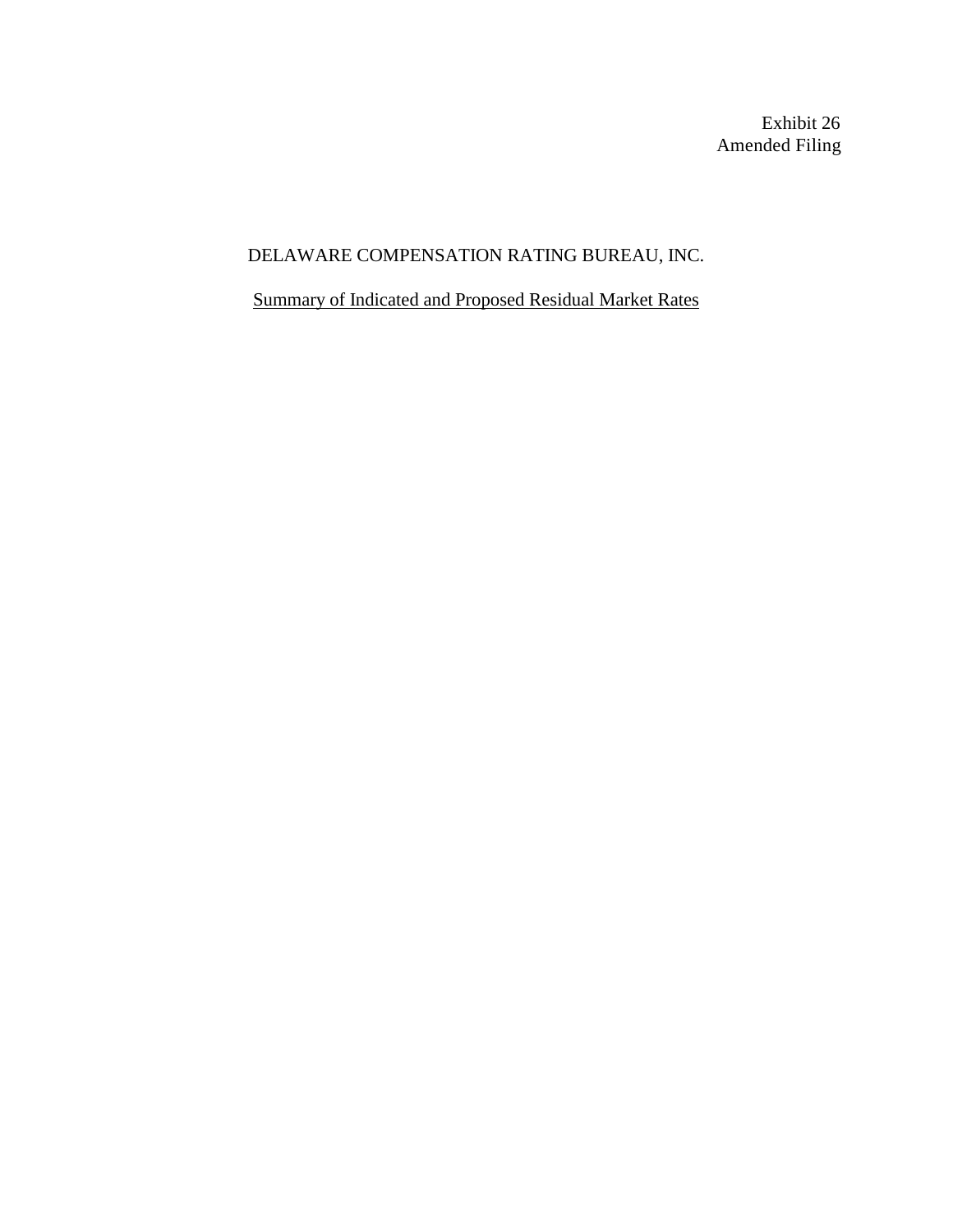| Ind<br>Grp     | <b>Class</b><br>Code |            | <b>Class Description</b>                               | <b>Current Rate</b><br><b>Pre DCCPAP</b><br>Pre Surcharge | <b>Indicated Rate</b><br><b>Pre DCCPAP</b><br><b>Pre Surcharge</b> | <b>Proposed Rate</b><br><b>Pre DCCPAP</b><br><b>Pre Surcharge</b> | <b>Proposed</b><br>% Change | <b>Proposed Rate</b><br><b>Incl DCCPAP</b><br><b>Post Surcharge</b> |
|----------------|----------------------|------------|--------------------------------------------------------|-----------------------------------------------------------|--------------------------------------------------------------------|-------------------------------------------------------------------|-----------------------------|---------------------------------------------------------------------|
|                |                      |            |                                                        |                                                           |                                                                    |                                                                   |                             |                                                                     |
| $\overline{1}$ | 101                  |            | <b>Grain Milling</b>                                   | 8.82                                                      | 9.16                                                               | 9.16                                                              | 3.85                        | 9.40                                                                |
| $\overline{1}$ | 104                  |            | Food Sundries Mfg, NOC                                 | 6.15                                                      | 6.50                                                               | 6.50                                                              | 5.69                        | 6.67                                                                |
| $\overline{1}$ | 185                  | NR.        | Food Sundries Mfg, NOC - Temporary Staffing Class      | 6.15                                                      | 7.36                                                               | 6.50                                                              | 5.69                        | 6.67                                                                |
| $\overline{1}$ | 105                  | <b>NR</b>  | Bakery, Wholesale                                      | 9.71                                                      | 9.44                                                               | 9.44                                                              | $-2.78$                     | 9.69                                                                |
| $\overline{1}$ | 106                  | <b>NR</b>  | Processed Meat Products Mfg                            | 11.68                                                     | 12.18                                                              | 12.18                                                             | 4.28                        | 12.50                                                               |
| $\overline{1}$ | 107                  | <b>NR</b>  | Candy Mfg                                              | 7.10                                                      | 7.35                                                               | 7.35                                                              | 3.52                        | 7.54                                                                |
| $\overline{1}$ | 187                  | <b>NR</b>  | Candy Mfg - Temporary Staffing Class                   | 7.10                                                      | 7.91                                                               | 7.35                                                              | 3.52                        | 7.54                                                                |
| $\overline{1}$ | 108                  | <b>NR</b>  | <b>Brewery</b>                                         | 8.77                                                      | 9.13                                                               | 9.13                                                              | 4.10                        | 9.37                                                                |
| $\overline{1}$ | 109                  | <b>NR</b>  | Dairy Products Mfg.                                    | 10.21                                                     | 10.98                                                              | 10.98                                                             | 7.54                        | 11.27                                                               |
| $\overline{1}$ | 110                  | <b>NR</b>  | Ice Cream Mfg                                          | 6.66                                                      | 7.42                                                               | 7.42                                                              | 11.41                       | 7.61                                                                |
| $\overline{1}$ | 111                  | <b>NR</b>  | Slaughter House, Wholesale                             | 8.49                                                      | 9.24                                                               | 9.24                                                              | 8.83                        | 9.48                                                                |
| $\overline{1}$ | 112                  |            | Beverage Mfg, NOC                                      | 16.37                                                     | 17.51                                                              | 17.51                                                             | 6.96                        | 17.97                                                               |
| $\overline{1}$ | 113                  |            | Preserving/Canning of Food                             | 9.93                                                      | 10.37                                                              | 10.37                                                             | 4.43                        | 10.64                                                               |
| $\overline{1}$ | 114                  | NR.        | <b>Rendering Works</b>                                 | 18.82                                                     | 19.82                                                              | 19.82                                                             | 5.31                        | 20.34                                                               |
| $\overline{1}$ | 115                  | <b>NR</b>  | <b>Tobacco Products Manufacturing</b>                  | 4.00                                                      | 4.18                                                               | 4.18                                                              | 4.50                        | 4.29                                                                |
| $\overline{1}$ | 119                  | <b>NR</b>  | Meat Products Mfg, NOC                                 | 12.46                                                     | 13.08                                                              | 13.08                                                             | 4.98                        | 13.42                                                               |
| $\overline{1}$ | 130                  | <b>NR</b>  | <b>Textile Waste Mfg</b>                               | 9.67                                                      | 10.59                                                              | 10.59                                                             | 9.51                        | 10.87                                                               |
| $\overline{1}$ | 132                  | <b>NR</b>  | Spinning & Weaving                                     | 4.91                                                      | 5.09                                                               | 5.09                                                              | 3.67                        | 5.22                                                                |
| $\overline{1}$ | 134                  |            | Knit Goods Mfg                                         | 4.79                                                      | 5.02                                                               | 5.02                                                              | 4.80                        | 5.15                                                                |
| $\overline{1}$ | 135                  | <b>NR</b>  | <b>Hosiery Mfg</b>                                     | 5.33                                                      | 6.05                                                               | 6.05                                                              | 13.51                       | 6.21                                                                |
| $\overline{1}$ | 136                  | <b>NR</b>  | <b>Embroidery Mfg</b>                                  | 5.03                                                      | 5.43                                                               | 5.43                                                              | 7.95                        | 5.57                                                                |
| $\overline{1}$ | 139                  |            | Dyeing                                                 | 10.42                                                     | 11.24                                                              | 11.24                                                             | 7.87                        | 11.53                                                               |
| $\overline{1}$ | 141                  |            | Laundry, NOC                                           | 9.55                                                      | 10.26                                                              | 10.26                                                             | 7.43                        | 10.53                                                               |
| $\overline{1}$ | 142                  |            | Dry Cleaning Plant                                     | 5.14                                                      | 5.67                                                               | 5.67                                                              | 10.31                       | 5.82                                                                |
| $\overline{1}$ | 161                  | NR.        | Apparel Mfg                                            | 5.69                                                      | 6.07                                                               | 6.07                                                              | 6.68                        | 6.23                                                                |
| $\overline{1}$ | 191                  | NR.        | Apparel Mfg - Temporary Staffing Class                 | 5.69                                                      | 6.60                                                               | 6.07                                                              | 6.68                        | 6.23                                                                |
| $\overline{1}$ | 163                  |            | Textile Prod Mfg, NOC                                  | 6.18                                                      | 6.74                                                               | 6.74                                                              | 9.06                        | 6.92                                                                |
| $\mathbf{1}$   | 165                  | <b>NR</b>  | Mattress Mfg                                           | 9.42                                                      | 10.09                                                              | 10.09                                                             | 7.11                        | 10.35                                                               |
| $\mathbf{1}$   | 166                  | <b>NR</b>  | Canvas/Burlap Products Mfg                             | 5.19                                                      | 5.80                                                               | 5.80                                                              | 11.75                       | 5.95                                                                |
| $\overline{1}$ | 201                  | ${\sf NR}$ | Tanning                                                | 8.15                                                      | 8.58                                                               | 8.58                                                              | 5.28                        | 8.80                                                                |
| $\mathbf{1}$   | 204                  | <b>NR</b>  | Shoe Mfg                                               | 6.31                                                      | 6.56                                                               | 6.56                                                              | 3.96                        | 6.73                                                                |
| $\overline{1}$ | 205                  | NR.        | Leather Goods Mfg, NOC                                 | 5.63                                                      | 6.38                                                               | 6.38                                                              | 13.32                       | 6.55                                                                |
| $\overline{1}$ | 221                  |            | Plastics Mfg, Injection Molding                        | 8.12                                                      | 8.41                                                               | 8.41                                                              | 3.57                        | 8.63                                                                |
| $\overline{1}$ | 275                  | NR.        | Plastics Mfg, Injection Molding - Temp. Staffing Class | 8.12                                                      | 7.83                                                               | 8.41                                                              | 3.57                        | 8.63                                                                |
| $\overline{1}$ | 222                  |            | Plastics Mfg, NOC                                      | 9.10                                                      | 9.69                                                               | 9.69                                                              | 6.48                        | 9.94                                                                |
| $\overline{1}$ | 276                  | NR.        | Plastics Mfg, NOC - Temporary Staffing Class           | 9.10                                                      | 9.55                                                               | 9.69                                                              | 6.48                        | 9.94                                                                |
| $\overline{1}$ | 225                  |            | Rubber Goods Mfg                                       | 8.07                                                      | 8.38                                                               | 8.38                                                              | 3.84                        | 8.60                                                                |
| $\overline{1}$ | 227                  |            | Oilcloth Mfg                                           | 8.73                                                      | 9.00                                                               | 9.00                                                              | 3.09                        | 9.23                                                                |
| $\overline{1}$ | 255                  | <b>NR</b>  | Paper Mfg                                              | 7.81                                                      | 7.67                                                               | 7.67                                                              | $-1.79$                     | 7.87                                                                |
| $\overline{1}$ | 257                  | <b>NR</b>  | Paper Container Mfg                                    | 10.46                                                     | 10.10                                                              | 10.10                                                             | $-3.44$                     | 10.36                                                               |
| $\overline{1}$ | 259                  |            | Paper Products Mfg                                     | 6.38                                                      | 6.74                                                               | 6.74                                                              | 5.64                        | 6.92                                                                |
| $\overline{1}$ | 261                  |            | Corrugated Paper and/or Corrugated Products Mfg        | 10.80                                                     | 11.50                                                              | 11.50                                                             | 6.48                        | 11.80                                                               |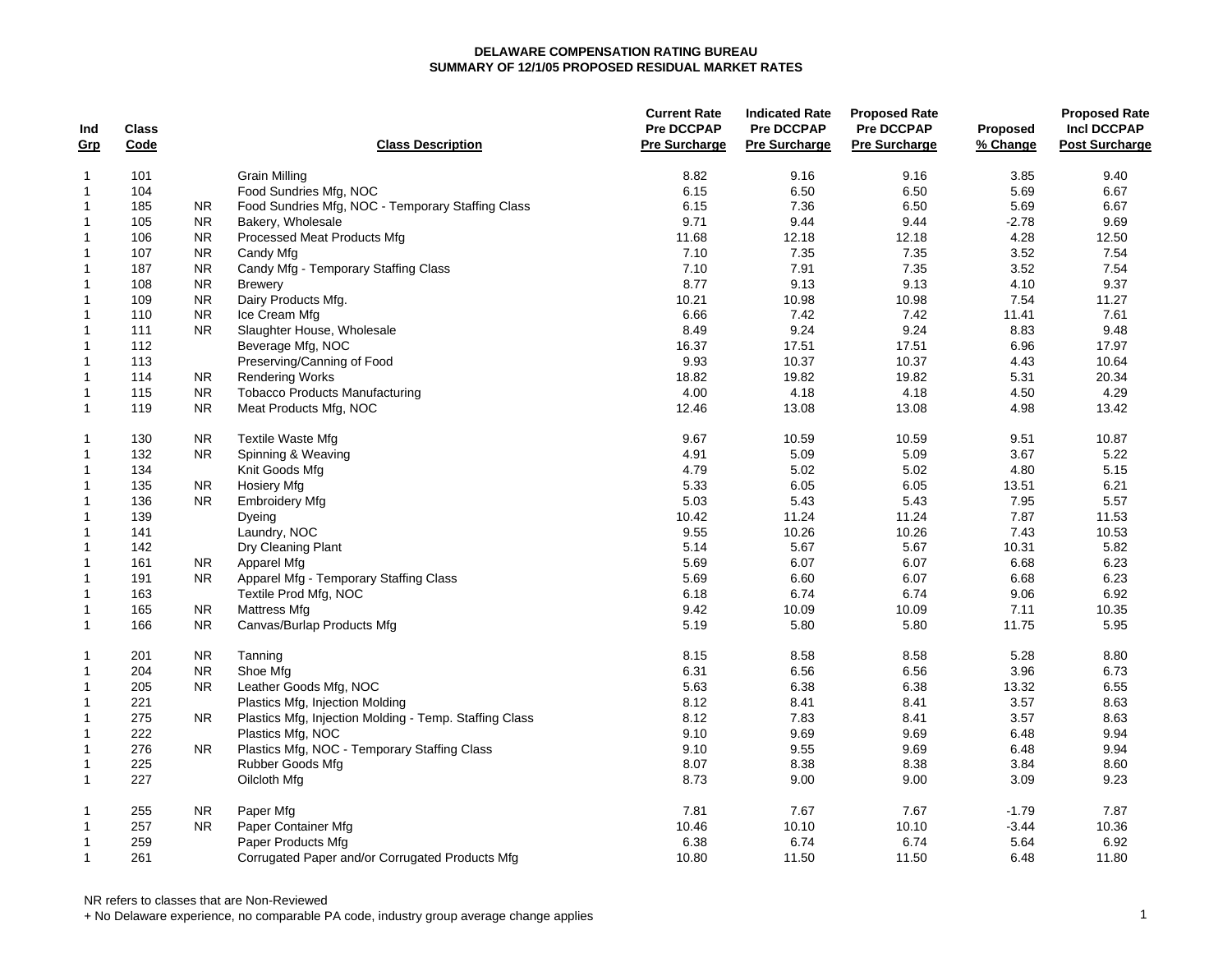| Ind            | <b>Class</b> |           |                                                          | <b>Current Rate</b><br><b>Pre DCCPAP</b> | <b>Indicated Rate</b><br><b>Pre DCCPAP</b> | <b>Proposed Rate</b><br><b>Pre DCCPAP</b> | <b>Proposed</b> | <b>Proposed Rate</b><br><b>Incl DCCPAP</b> |
|----------------|--------------|-----------|----------------------------------------------------------|------------------------------------------|--------------------------------------------|-------------------------------------------|-----------------|--------------------------------------------|
| Grp            | Code         |           | <b>Class Description</b>                                 | <b>Pre Surcharge</b>                     | <b>Pre Surcharge</b>                       | <b>Pre Surcharge</b>                      | % Change        | <b>Post Surcharge</b>                      |
| $\overline{1}$ | 263          | <b>NR</b> | Paper Coating/Finishing                                  | 7.22                                     | 7.70                                       | 7.70                                      | 6.65            | 7.90                                       |
| $\overline{1}$ | 265          | <b>NR</b> | <b>Stationery Products Mfg</b>                           | 7.22                                     | 7.59                                       | 7.59                                      | 5.12            | 7.79                                       |
| $\overline{1}$ | 281          |           | Printing                                                 | 5.46                                     | 5.70                                       | 5.70                                      | 4.40            | 5.85                                       |
| $\overline{1}$ | 297          | <b>NR</b> | <b>Printing - Temporary Staffing Class</b>               | 5.46                                     | 6.52                                       | 5.70                                      | 4.40            | 5.85                                       |
| $\overline{1}$ | 282          | <b>NR</b> | Newspaper Publishing                                     | 9.71                                     | 10.46                                      | 10.46                                     | 7.72            | 10.73                                      |
| $\overline{1}$ | 285          |           | Printing - Sheet Fed Press                               | 5.70                                     | 6.07                                       | 6.07                                      | 6.49            | 6.23                                       |
| $\overline{1}$ | 287          | <b>NR</b> | Publisher - Product Distribution                         | 5.79                                     | 6.75                                       | 6.75                                      | 16.58           | 6.93                                       |
| $\overline{1}$ | 301          | <b>NR</b> | Sawmill                                                  | 14.08                                    | 14.72                                      | 14.72                                     | 4.55            | 15.10                                      |
| $\overline{1}$ | 305          |           | <b>Carpentry Shops</b>                                   | 15.18                                    | 16.16                                      | 16.16                                     | 6.46            | 16.58                                      |
| $\overline{1}$ | 306          | <b>NR</b> | Wood Turned Products Mfg                                 | 8.60                                     | 9.30                                       | 9.30                                      | 8.14            | 9.54                                       |
| $\overline{1}$ | 309          | $+ NR$    | Woodenware Mfg., N.O.C.                                  | 7.34                                     | 7.76                                       | 7.76                                      | 5.72            | 7.96                                       |
| $\overline{1}$ | 311          |           | <b>Cabinet Works</b>                                     | 7.51                                     | 8.00                                       | 8.00                                      | 6.52            | 8.21                                       |
| $\overline{1}$ | 319          |           | <b>Furniture Assembly</b>                                | 8.88                                     | 10.23                                      | 10.23                                     | 15.20           | 10.50                                      |
| $\overline{1}$ | 323          | <b>NR</b> | Furniture Mfg - Wood                                     | 5.34                                     | 5.82                                       | 5.82                                      | 8.99            | 5.97                                       |
| $\overline{1}$ | 327          | <b>NR</b> | <b>Furniture Upholstering</b>                            | 6.92                                     | 7.35                                       | 7.35                                      | 6.21            | 7.54                                       |
| $\overline{1}$ | 402          | <b>NR</b> | <b>Smelting &amp; Galvanizing</b>                        | 11.62                                    | 12.53                                      | 12.53                                     | 7.83            | 12.86                                      |
| $\overline{1}$ | 403          | <b>NR</b> | Rolling, Drawing, or Extruding Non-Ferrous Metal         | 6.69                                     | 6.86                                       | 6.86                                      | 2.54            | 7.04                                       |
| $\overline{1}$ | 491          | <b>NR</b> | Rolling, Drawing, or Extruding Non-Ferrous Metal - Temp. | 6.69                                     | 7.36                                       | 6.86                                      | 2.54            | 7.04                                       |
| $\overline{1}$ | 404          | <b>NR</b> | Steel Mfg                                                | 8.55                                     | 9.48                                       | 9.48                                      | 10.88           | 9.73                                       |
| $\overline{1}$ | 406          |           | Rolling Mill - Ferrous                                   | 11.13                                    | 11.55                                      | 11.55                                     | 3.77            | 11.85                                      |
| $\overline{1}$ | 407          | NR.       | Tube Mfg                                                 | 8.27                                     | 8.71                                       | 8.71                                      | 5.32            | 8.94                                       |
| $\overline{1}$ | 411          |           | <b>Steel Fabricating</b>                                 | 17.93                                    | 19.47                                      | 19.47                                     | 8.59            | 19.98                                      |
| $\overline{1}$ | 413          |           | Iron Work                                                | 15.51                                    | 16.33                                      | 16.33                                     | 5.29            | 16.75                                      |
| $\overline{1}$ | 415          | <b>NR</b> | <b>Fabricated Plate Work</b>                             | 9.27                                     | 9.44                                       | 9.44                                      | 1.83            | 9.69                                       |
| $\overline{1}$ | 416          | <b>NR</b> | Car Mfg.                                                 | 18.42                                    | 19.14                                      | 19.14                                     | 3.91            | 19.64                                      |
| $\overline{1}$ | 421          | <b>NR</b> | <b>Steel Foundries</b>                                   | 14.75                                    | 15.19                                      | 15.19                                     | 2.98            | 15.58                                      |
| $\overline{1}$ | 425          | <b>NR</b> | Iron Foundries, NOC                                      | 15.71                                    | 17.06                                      | 17.06                                     | 8.59            | 17.50                                      |
| $\overline{1}$ | 427          | <b>NR</b> | <b>Malleable Foundries</b>                               | 8.20                                     | 8.79                                       | 8.79                                      | 7.20            | 9.02                                       |
| $\overline{1}$ | 429          | <b>NR</b> | Die Casting Mfg                                          | 10.40                                    | 11.24                                      | 11.24                                     | 8.08            | 11.53                                      |
| $\mathbf{1}$   | 447          | <b>NR</b> | Non-Ferrous Metals Foundry                               | 9.80                                     | 10.68                                      | 10.68                                     | 8.98            | 10.96                                      |
| $\overline{1}$ | 431          | <b>NR</b> | Forging                                                  | 14.14                                    | 14.87                                      | 14.87                                     | 5.16            | 15.26                                      |
| $\overline{1}$ | 433          | <b>NR</b> | Tool Mfg - Forged                                        | 8.46                                     | 8.88                                       | 8.88                                      | 4.96            | 9.11                                       |
| $\overline{1}$ | 435          | <b>NR</b> | Spring Mfg - Hot Wound                                   | 10.49                                    | 11.20                                      | 11.20                                     | 6.77            | 11.49                                      |
| $\overline{1}$ | 441          | <b>NR</b> | Tool Mfg, NOC                                            | 3.62                                     | 3.77                                       | 3.77                                      | 4.14            | 3.87                                       |
| $\overline{1}$ | 445          |           | Hardware Mfg, NOC                                        | 12.82                                    | 13.65                                      | 13.65                                     | 6.47            | 14.00                                      |
| $\overline{1}$ | 449          | NR.       | Electroplating                                           | 7.44                                     | 7.86                                       | 7.86                                      | 5.65            | 8.06                                       |
| $\overline{1}$ | 451          | <b>NR</b> | Auto Body Mfg                                            | 9.40                                     | 9.67                                       | 9.67                                      | 2.87            | 9.92                                       |
| $\overline{1}$ | 495          | <b>NR</b> | Auto Body Mfg - Temporary Staffing Class                 | 9.40                                     | 10.36                                      | 9.67                                      | 2.87            | 9.92                                       |
| $\overline{1}$ | 454          |           | <b>Sheet Metal Shop</b>                                  | 12.69                                    | 13.45                                      | 13.45                                     | 5.99            | 13.80                                      |
| $\overline{1}$ | 456          |           | <b>Metal Furniture Mfg</b>                               | 7.92                                     | 8.23                                       | 8.23                                      | 3.91            | 8.44                                       |
| $\mathbf{1}$   | 457          |           | Wire Goods Mfg                                           | 15.38                                    | 16.29                                      | 16.29                                     | 5.92            | 16.71                                      |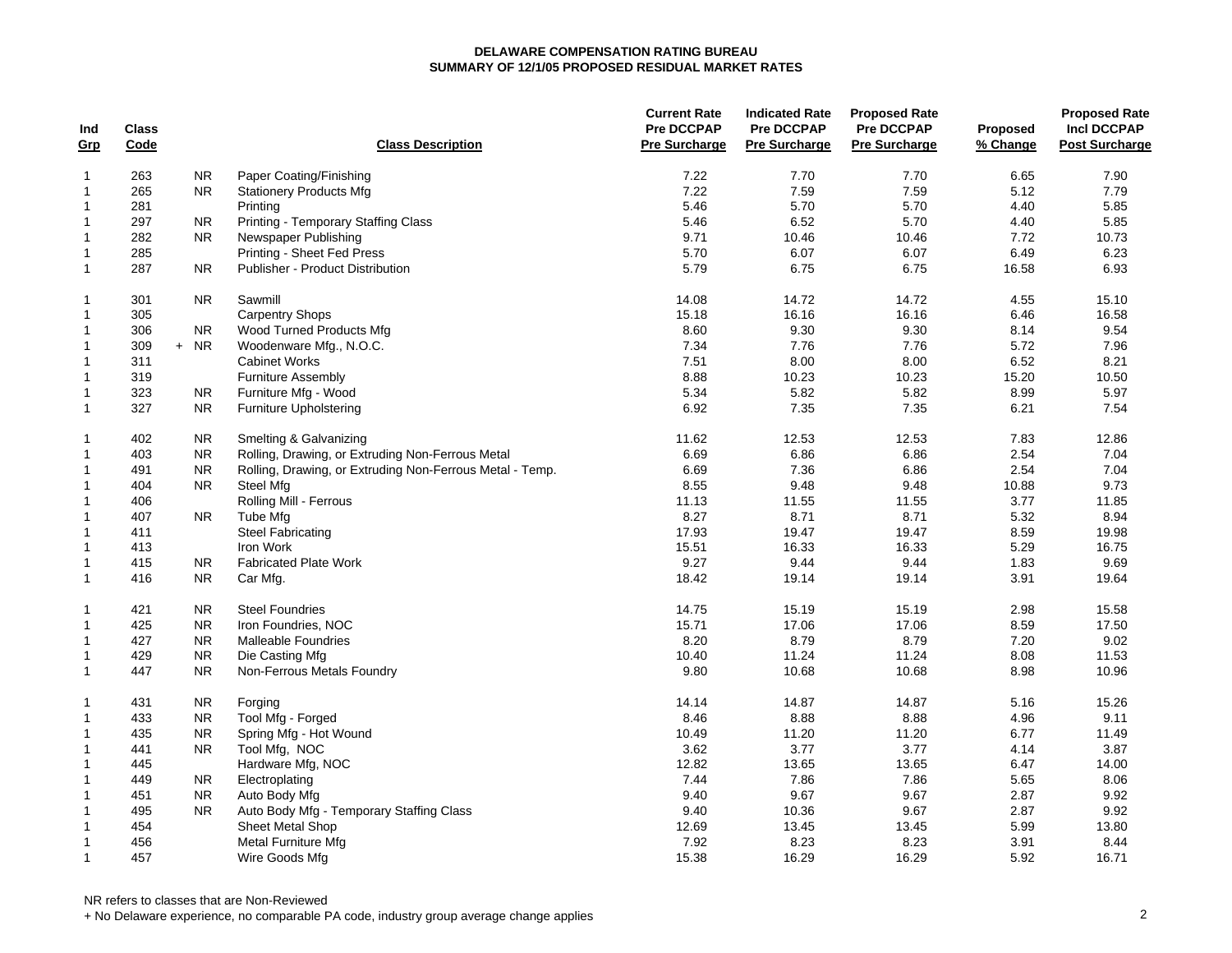| Ind<br><u>Grp</u> | <b>Class</b><br>Code |                | <b>Class Description</b>                                               | <b>Current Rate</b><br><b>Pre DCCPAP</b><br><b>Pre Surcharge</b> | <b>Indicated Rate</b><br><b>Pre DCCPAP</b><br><b>Pre Surcharge</b> | <b>Proposed Rate</b><br><b>Pre DCCPAP</b><br><b>Pre Surcharge</b> | <b>Proposed</b><br>% Change | <b>Proposed Rate</b><br><b>Incl DCCPAP</b><br><b>Post Surcharge</b> |
|-------------------|----------------------|----------------|------------------------------------------------------------------------|------------------------------------------------------------------|--------------------------------------------------------------------|-------------------------------------------------------------------|-----------------------------|---------------------------------------------------------------------|
| $\mathbf{1}$      | 458                  | <b>NR</b>      | Jewelry Mfg                                                            | 5.14                                                             | 5.56                                                               | 5.56                                                              | 8.17                        | 5.70                                                                |
| $\mathbf{1}$      | 459                  | NR.            | Eyelet Mfg                                                             | 3.24                                                             | 3.36                                                               | 3.36                                                              | 3.70                        | 3.45                                                                |
| $\mathbf 1$       | 461                  |                | <b>Machine Shops</b>                                                   | 8.05                                                             | 8.45                                                               | 8.45                                                              | 4.97                        | 8.67                                                                |
| 1                 | 463                  | N <sub>R</sub> | Automobile Mfg                                                         | 4.49                                                             | 4.79                                                               | 4.79                                                              | 6.68                        | 4.91                                                                |
| 1                 | 464                  |                | Machinery Mfg., N.O.C.                                                 | 7.67                                                             | 7.94                                                               | 7.94                                                              | 3.52                        | 8.15                                                                |
| $\mathbf{1}$      | 465                  | <b>NR</b>      | Conveyor Or Hoisting Systems Mfg                                       | 7.17                                                             | 7.44                                                               | 7.44                                                              | 3.77                        | 7.63                                                                |
| 1                 | 467                  | <b>NR</b>      | <b>Ball Bearing Mfg</b>                                                | 6.82                                                             | 7.40                                                               | 7.40                                                              | 8.50                        | 7.59                                                                |
| 1                 | 471                  | <b>NR</b>      | <b>Printed Circuit Board Assembly</b>                                  | 4.04                                                             | 4.29                                                               | 4.29                                                              | 6.19                        | 4.40                                                                |
| $\mathbf 1$       | 472                  |                | <b>Electronic Component Mfg</b>                                        | 3.71                                                             | 4.02                                                               | 4.02                                                              | 8.36                        | 4.12                                                                |
| $\mathbf{1}$      | 497                  | NR.            | Electronic Component Mfg - Temporary Staffing Class                    | 3.71                                                             | 3.90                                                               | 4.02                                                              | 8.36                        | 4.12                                                                |
| 1                 | 473                  |                | <b>Electrical Apparatus Mfg</b>                                        | 3.96                                                             | 4.25                                                               | 4.25                                                              | 7.32                        | 4.36                                                                |
| $\mathbf{1}$      | 474                  | <b>NR</b>      | Electric Power or Electric Transmission Equipment Mfg.                 | 2.41                                                             | 2.20                                                               | 2.20                                                              | $-8.71$                     | 2.26                                                                |
| $\mathbf{1}$      | 475                  |                | <b>Battery Mfg</b>                                                     | 7.01                                                             | 7.45                                                               | 7.45                                                              | 6.28                        | 7.64                                                                |
| $\mathbf{1}$      | 499                  | <b>NR</b>      | Battery Mfg - Temporary Staffing Class                                 | 7.01                                                             | 7.56                                                               | 7.45                                                              | 6.28                        | 7.64                                                                |
| 1                 | 476                  | <b>NR</b>      | Industrial Controls or Systems Manufacture/Assembly                    | 3.33                                                             | 3.47                                                               | 3.47                                                              | 4.20                        | 3.56                                                                |
| $\mathbf{1}$      | 477                  | <b>NR</b>      | Electric Motor Mfg. Or Repair                                          | 5.83                                                             | 6.19                                                               | 6.19                                                              | 6.17                        | 6.35                                                                |
| 1                 | 483                  | <b>NR</b>      | Office Machine Mfg                                                     | 2.81                                                             | 2.82                                                               | 2.82                                                              | 0.36                        | 2.89                                                                |
| $\mathbf{1}$      | 485                  | <b>NR</b>      | Communications, Search, Detection, or Signal Processing Equipment Mfg. | 3.57                                                             | 4.01                                                               | 4.01                                                              | 12.32                       | 4.11                                                                |
| $\mathbf{1}$      | 486                  | <b>NR</b>      | Lightbulb/Electronic Tube Manufacturing                                | 5.49                                                             | 5.58                                                               | 5.58                                                              | 1.64                        | 5.73                                                                |
| $\mathbf{1}$      | 487                  |                | Instrument Mfg                                                         | 3.40                                                             | 3.57                                                               | 3.57                                                              | 5.00                        | 3.66                                                                |
| 1                 | 488                  |                | Electronic Measuring or Analytical Instrument Mfg.                     | 1.76                                                             | 1.89                                                               | 1.89                                                              | 7.39                        | 1.94                                                                |
| 1                 | 489                  | <b>NR</b>      | <b>Dental Laboratory</b>                                               | 2.21                                                             | 2.56                                                               | 2.56                                                              | 15.84                       | 2.63                                                                |
| $\mathbf 1$       | 744                  | <b>NR</b>      | Aircraft Mfg                                                           | 3.45                                                             | 3.65                                                               | 3.65                                                              | 5.80                        | 3.74                                                                |
| 1                 | 501                  | <b>NR</b>      | <b>Cement Mfg</b>                                                      | 6.88                                                             | 7.25                                                               | 7.25                                                              | 5.38                        | 7.44                                                                |
| 1                 | 502                  | <b>NR</b>      | <b>Plaster Statuary Mfg</b>                                            | 7.42                                                             | 8.11                                                               | 8.11                                                              | 9.30                        | 8.32                                                                |
| $\mathbf{1}$      | 506                  | <b>NR</b>      | Powder Metal Prod Mfg                                                  | 4.78                                                             | 4.95                                                               | 4.95                                                              | 3.56                        | 5.08                                                                |
| $\mathbf 1$       | 507                  | <b>NR</b>      | Graphite Prod Mfg                                                      | 7.62                                                             | 8.29                                                               | 8.29                                                              | 8.79                        | 8.51                                                                |
| $\mathbf{1}$      | 509                  | <b>NR</b>      | Asbestos Goods Mfg                                                     | 12.80                                                            | 13.70                                                              | 13.70                                                             | 7.03                        | 14.06                                                               |
| 1                 | 511                  |                | <b>Concrete Products Mfg</b>                                           | 15.20                                                            | 16.35                                                              | 16.35                                                             | 7.57                        | 16.78                                                               |
| $\mathbf{1}$      | 512                  | NR.            | Brick Mfg, NOC                                                         | 9.75                                                             | 10.18                                                              | 10.18                                                             | 4.41                        | 10.44                                                               |
| 1                 | 513                  | <b>NR</b>      | Potteries, NOC                                                         | 7.83                                                             | 8.12                                                               | 8.12                                                              | 3.70                        | 8.33                                                                |
| 1                 | 0175                 | ${\sf NR}$     | Supplemental Disease Loading for class 512                             | 1.95                                                             | 2.04                                                               | 2.04                                                              | 4.62                        | 2.09                                                                |
| $\mathbf{1}$      | 0176                 | <b>NR</b>      | Supplemental Loading for class 513                                     | 0.78                                                             | 0.81                                                               | 0.81                                                              | 3.85                        | 0.83                                                                |
| 1                 | 535                  | NR.            | Glassware Mfg, NOC                                                     | 7.12                                                             | 7.13                                                               | 7.13                                                              | 0.14                        | 7.32                                                                |
| 1                 | 536                  | NR.            | Glass Products Mfg                                                     | 11.27                                                            | 12.07                                                              | 12.07                                                             | 7.10                        | 12.38                                                               |
| $\mathbf{1}$      | 544                  |                | Temp Labor - Light Industrial                                          | 12.90                                                            | 14.28                                                              | 14.28                                                             | 10.70                       | 14.65                                                               |
| 1                 | 551                  |                | Chemical Mfg, NOC                                                      | 3.81                                                             | 3.99                                                               | 3.99                                                              | 4.72                        | 4.09                                                                |
| $\mathbf{1}$      | 553                  |                | Gases Mfg                                                              | 8.71                                                             | 9.17                                                               | 9.17                                                              | 5.28                        | 9.41                                                                |
| 1                 | 555                  |                | Drug & Medicine Mfg.                                                   | 1.73                                                             | 1.78                                                               | 1.78                                                              | 2.89                        | 1.83                                                                |
| 1                 | 563                  |                | Paint Mfg                                                              | 4.44                                                             | 4.66                                                               | 4.66                                                              | 4.95                        | 4.78                                                                |
| 1                 | 587                  | NR.            | Paint Mfg - Temporary Staffing Class                                   | 4.44                                                             | 5.22                                                               | 4.66                                                              | 4.95                        | 4.78                                                                |
| $\mathbf{1}$      | 571                  |                | Soap Mfg                                                               | 5.95                                                             | 6.36                                                               | 6.36                                                              | 6.89                        | 6.53                                                                |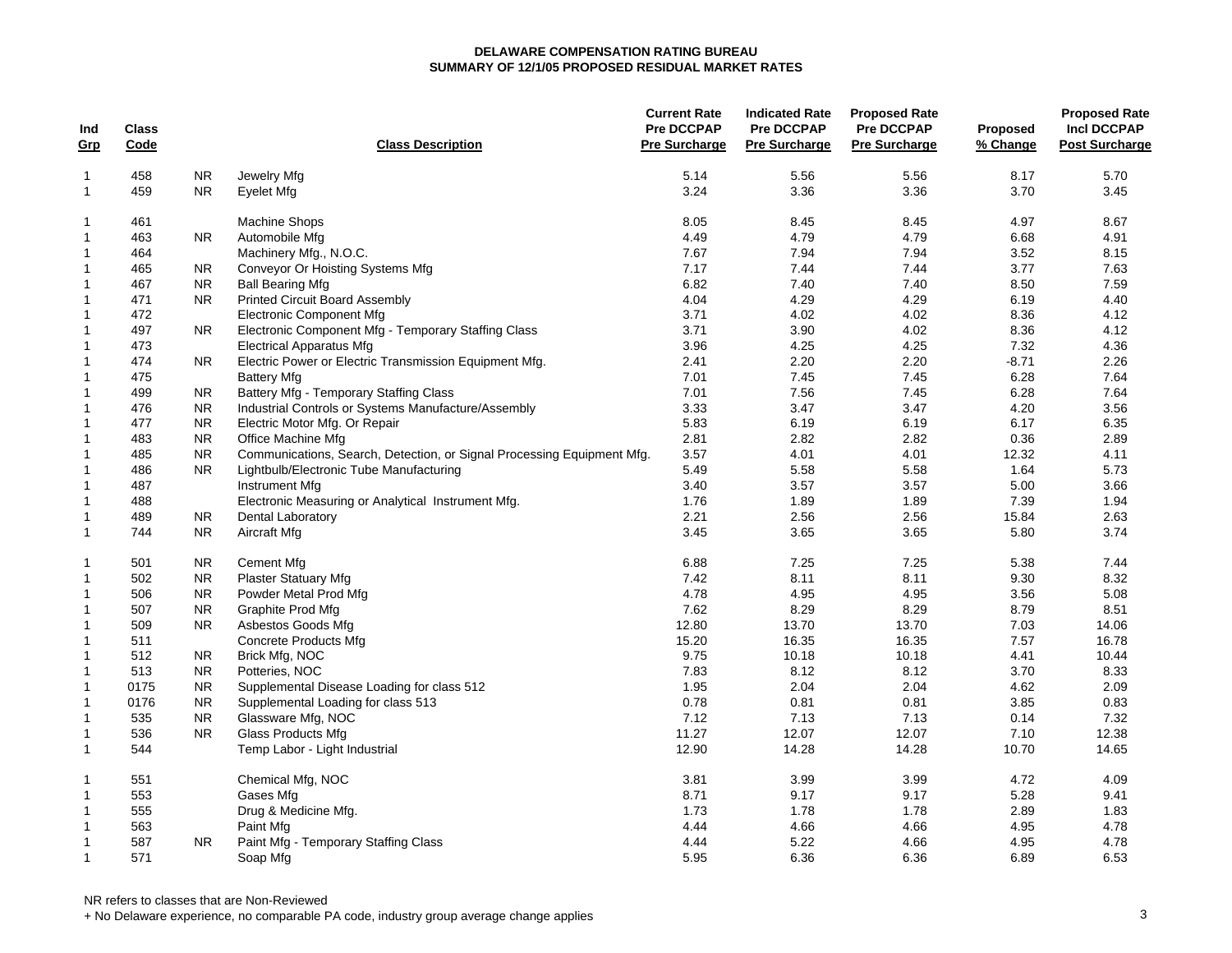| Ind<br>Grp          | <b>Class</b><br>Code |                | <b>Class Description</b>                      | <b>Current Rate</b><br><b>Pre DCCPAP</b><br><b>Pre Surcharge</b> | <b>Indicated Rate</b><br>Pre DCCPAP<br><b>Pre Surcharge</b> | <b>Proposed Rate</b><br><b>Pre DCCPAP</b><br><b>Pre Surcharge</b> | Proposed<br>% Change | <b>Proposed Rate</b><br><b>Incl DCCPAP</b><br><b>Post Surcharge</b> |
|---------------------|----------------------|----------------|-----------------------------------------------|------------------------------------------------------------------|-------------------------------------------------------------|-------------------------------------------------------------------|----------------------|---------------------------------------------------------------------|
| $\mathbf{1}$        | 573                  | <b>NR</b>      | Fertilizer Mfg                                | 7.45                                                             | 8.03                                                        | 8.03                                                              | 7.79                 | 8.24                                                                |
| $\mathbf{1}$        | 581                  |                | Oil Refining                                  | 5.90                                                             | 6.20                                                        | 6.20                                                              | 5.08                 | 6.36                                                                |
| $\mathbf{1}$        | 4771                 | NR.            | Explosives or Ammunition Mfg., NOC            | 11.35                                                            | 11.16                                                       | 11.16                                                             | $-1.67$              | 11.45                                                               |
| $\mathbf{1}$        | 0771                 | <b>NR</b>      | Non-Rateable Element - Class 4771             | 2.86                                                             | 2.81                                                        | 2.81                                                              | $-1.75$              | 2.88                                                                |
| $\mathbf{1}$        | 721                  | <b>NR</b>      | Railroad Operation, NOC                       | 20.57                                                            | 22.79                                                       | 22.79                                                             | 10.79                | 23.38                                                               |
| $\mathbf{1}$        | 751                  | <b>NR</b>      | <b>Gas Utility</b>                            | 2.70                                                             | 2.96                                                        | 2.96                                                              | 9.63                 | 3.04                                                                |
| $\mathbf{1}$        | 752                  | <b>NR</b>      | Oil/Gas Pipeline Operation                    | 1.64                                                             | 1.76                                                        | 1.76                                                              | 7.32                 | 1.81                                                                |
| $\mathbf{1}$        | 753                  |                | Waterworks                                    | 8.74                                                             | 9.30                                                        | 9.30                                                              | 6.41                 | 9.54                                                                |
| $\mathbf{1}$        | 755                  |                | <b>Electric Utilities</b>                     | 5.75                                                             | 5.93                                                        | 5.93                                                              | 3.13                 | 6.08                                                                |
| $\mathbf{1}$        | 757                  |                | Telecommunication Co.                         | 3.08                                                             | 3.19                                                        | 3.19                                                              | 3.57                 | 3.27                                                                |
| $\mathbf{1}$        | 759                  |                | Cable TV Operations                           | 7.94                                                             | 8.38                                                        | 8.38                                                              | 5.54                 | 8.60                                                                |
| $\overline{2}$      | 028                  | <b>NR</b>      | Oil/Gas Production                            | 8.58                                                             | 9.41                                                        | 9.41                                                              | 9.67                 | 9.65                                                                |
| 2                   | 055                  |                | Sand Excavation                               | 10.43                                                            | 11.35                                                       | 11.35                                                             | 8.82                 | 11.65                                                               |
| 2                   | 059                  | <b>NR</b>      | <b>Mineral Milling</b>                        | 8.51                                                             | 8.97                                                        | 8.97                                                              | 5.41                 | 9.20                                                                |
| $\boldsymbol{2}$    | 601                  |                | Road/Street Paving/Repaving                   | 18.93                                                            | 20.39                                                       | 20.39                                                             | 7.71                 | 22.80                                                               |
| $\sqrt{2}$          | 602                  |                | Road/Street Subsurface Construction           | 13.27                                                            | 14.29                                                       | 14.29                                                             | 7.69                 | 15.62                                                               |
| $\boldsymbol{2}$    | 603                  |                | <b>Sewer Construction</b>                     | 20.76                                                            | 22.68                                                       | 22.68                                                             | 9.25                 | 24.72                                                               |
| $\overline{c}$      | 605                  | NR.            | <b>Railroad Construction</b>                  | 15.84                                                            | 16.71                                                       | 16.71                                                             | 5.49                 | 18.24                                                               |
| $\boldsymbol{2}$    | 607                  | <b>NR</b>      | Drilling                                      | 17.50                                                            | 18.87                                                       | 18.87                                                             | 7.83                 | 20.42                                                               |
| $\sqrt{2}$          | 608                  |                | <b>Flat Cement Work</b>                       | 10.09                                                            | 11.02                                                       | 11.02                                                             | 9.22                 | 12.03                                                               |
| $\sqrt{2}$          | 609                  |                | Excavation                                    | 10.23                                                            | 11.02                                                       | 11.02                                                             | 7.72                 | 12.07                                                               |
| $\sqrt{2}$          | 691                  | <b>NR</b>      | <b>Excavation - Temporary Staffing Class</b>  | 10.23                                                            | 11.71                                                       | 11.02                                                             | 7.72                 | 12.07                                                               |
| $\overline{c}$      | 611                  | <b>NR</b>      | <b>Pile Driving</b>                           | 21.75                                                            | 23.06                                                       | 23.06                                                             | 6.02                 | 25.15                                                               |
| $\sqrt{2}$          | 615                  | <b>NR</b>      | Tunneling                                     | 27.75                                                            | 28.82                                                       | 28.82                                                             | 3.86                 | 31.46                                                               |
| $\overline{2}$      | 617                  |                | Gas/Steam/Water Main Construction             | 13.16                                                            | 14.13                                                       | 14.13                                                             | 7.37                 | 15.39                                                               |
| 2                   | 625                  |                | <b>Conduit Construction</b>                   | 11.79                                                            | 12.75                                                       | 12.75                                                             | 8.14                 | 13.92                                                               |
| $\overline{2}$      | 643                  | N <sub>R</sub> | Asbestos Contractor                           | 21.44                                                            | 23.48                                                       | 23.48                                                             | 9.51                 | 25.66                                                               |
| $\overline{2}$      | 645                  |                | Wallboard Installation                        | 11.50                                                            | 12.48                                                       | 12.48                                                             | 8.52                 | 13.96                                                               |
| $\overline{2}$      | 646                  |                | Furniture/Fixtures Installation               | 8.48                                                             | 9.12                                                        | 9.12                                                              | 7.55                 | 9.87                                                                |
| $\boldsymbol{2}$    | 647                  | NR.            | Insulation Work, NOC                          | 14.29                                                            | 15.65                                                       | 15.65                                                             | 9.52                 | 17.08                                                               |
| $\overline{2}$      | 648                  |                | Carpentry - Cabinets - Installation           | 9.67                                                             | 10.31                                                       | 10.31                                                             | 6.62                 | 11.02                                                               |
| $\boldsymbol{2}$    | 649                  |                | Ceiling Installation                          | 6.39                                                             | 7.01                                                        | 7.01                                                              | 9.70                 | 7.75                                                                |
| $\boldsymbol{2}$    | 651                  |                | Carpentry, NOC                                | 13.18                                                            | 13.95                                                       | 13.95                                                             | 5.84                 | 15.10                                                               |
| $\sqrt{2}$          | 693                  | NR.            | Carpentry, NOC - Temporary Staffing Class     | 13.18                                                            | 15.92                                                       | 13.95                                                             | 5.84                 | 15.10                                                               |
| $\sqrt{2}$          | 652                  |                | Carpentry - Detached Dwelling                 | 16.95                                                            | 18.59                                                       | 18.59                                                             | 9.68                 | 19.38                                                               |
| $\sqrt{2}$          | 653                  |                | Masonry                                       | 13.06                                                            | 14.35                                                       | 14.35                                                             | 9.88                 | 15.69                                                               |
| $\overline{2}$<br>2 | 654<br>655           |                | <b>Concrete Construction</b><br>Iron Erection | 12.90<br>30.56                                                   | 13.78<br>32.74                                              | 13.78<br>32.74                                                    | 6.82<br>7.13         | 15.16<br>35.78                                                      |
|                     |                      |                |                                               |                                                                  |                                                             |                                                                   |                      |                                                                     |

NR refers to classes that are Non-Reviewed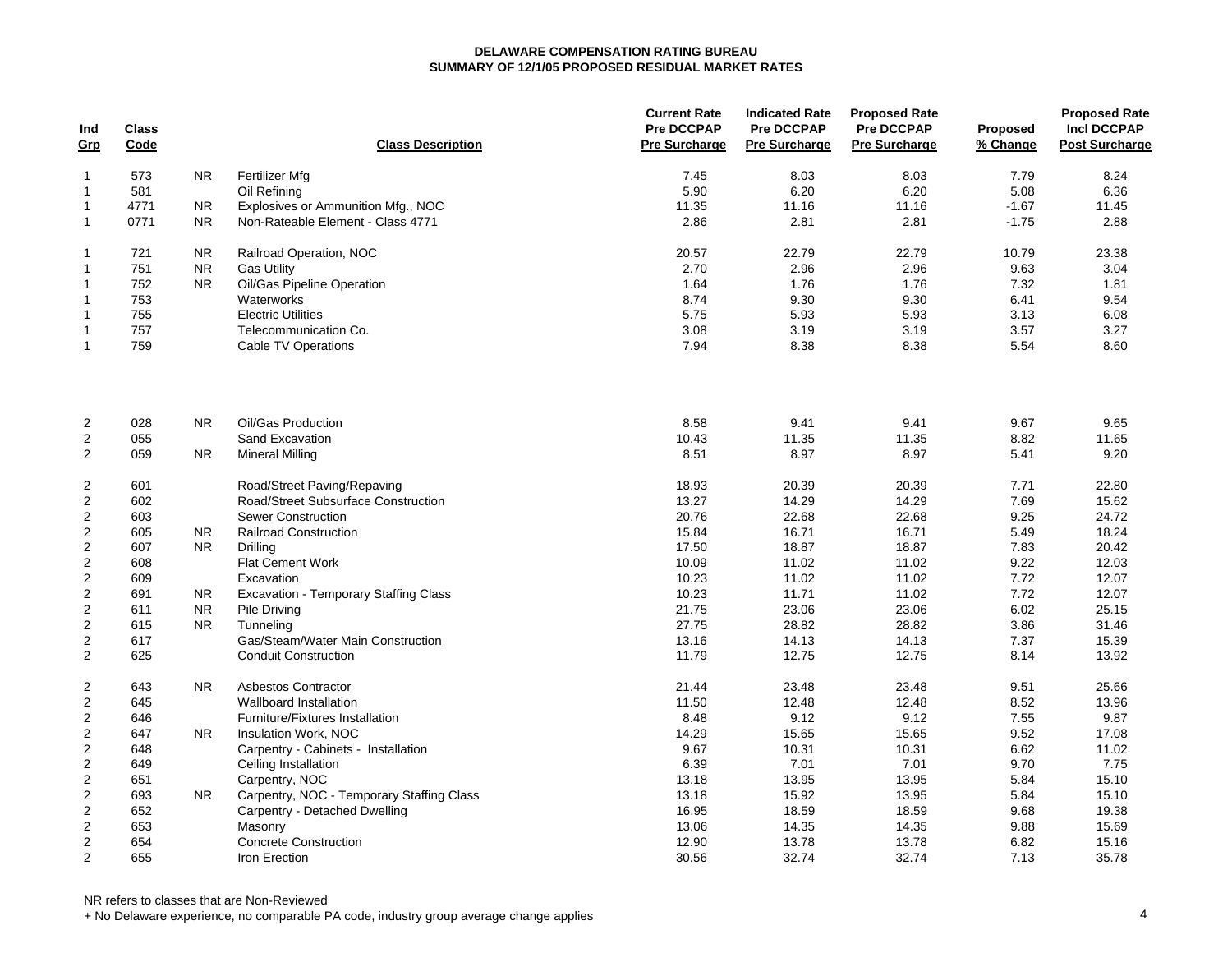| Ind<br>Grp       | <b>Class</b><br>Code |                  | <b>Class Description</b>                                  | <b>Current Rate</b><br><b>Pre DCCPAP</b><br>Pre Surcharge | <b>Indicated Rate</b><br><b>Pre DCCPAP</b><br><b>Pre Surcharge</b> | <b>Proposed Rate</b><br><b>Pre DCCPAP</b><br><b>Pre Surcharge</b> | <b>Proposed</b><br>% Change | <b>Proposed Rate</b><br><b>Incl DCCPAP</b><br><b>Post Surcharge</b> |
|------------------|----------------------|------------------|-----------------------------------------------------------|-----------------------------------------------------------|--------------------------------------------------------------------|-------------------------------------------------------------------|-----------------------------|---------------------------------------------------------------------|
| $\overline{2}$   | 656                  | <b>NR</b>        | <b>Electric Line Construction</b>                         | 16.67                                                     | 17.59                                                              | 17.59                                                             | 5.52                        | 19.18                                                               |
| $\overline{c}$   | 657                  | NR.              | Rigging, NOC                                              | 21.44                                                     | 22.50                                                              | 22.50                                                             | 4.94                        | 24.63                                                               |
| $\boldsymbol{2}$ | 658                  |                  | Iron Erection/Installation                                | 13.43                                                     | 14.60                                                              | 14.60                                                             | 8.71                        | 16.11                                                               |
| $\overline{2}$   | 659                  |                  | Roofing                                                   | 29.23                                                     | 31.81                                                              | 31.81                                                             | 8.83                        | 34.39                                                               |
| $\overline{c}$   | 660                  |                  | Alarms/Sound Systems                                      | 5.07                                                      | 5.42                                                               | 5.42                                                              | 6.90                        | 5.56                                                                |
| $\boldsymbol{2}$ | 661                  |                  | <b>Electrical Wiring in Buildings</b>                     | 6.90                                                      | 7.28                                                               | 7.28                                                              | 5.51                        | 8.22                                                                |
| $\boldsymbol{2}$ | 695                  | NR.              | Electrical Wiring in Buildings - Temporary Staffing Class | 6.90                                                      | 8.26                                                               | 7.28                                                              | 5.51                        | 8.22                                                                |
| $\boldsymbol{2}$ | 662                  |                  | Household Appliance Service                               | 5.65                                                      | 6.17                                                               | 6.17                                                              | 9.20                        | 6.33                                                                |
| $\boldsymbol{2}$ | 966                  | N <sub>R</sub>   | TV, Audio/Video Equipment Repair                          | 5.90                                                      | 6.35                                                               | 6.35                                                              | 7.63                        | 6.52                                                                |
| $\sqrt{2}$       | 663                  |                  | Plumbing                                                  | 8.30                                                      | 9.07                                                               | 9.07                                                              | 9.28                        | 10.12                                                               |
| 2                | 664                  |                  | <b>HVAC Contractors</b>                                   | 6.92                                                      | 7.91                                                               | 7.91                                                              | 14.31                       | 8.77                                                                |
| $\boldsymbol{2}$ | 665                  |                  | Painting                                                  | 17.71                                                     | 18.91                                                              | 18.91                                                             | 6.78                        | 20.18                                                               |
| $\overline{2}$   | 666                  | NR.              | <b>Plate Glass Installation</b>                           | 12.16                                                     | 12.96                                                              | 12.96                                                             | 6.58                        | 14.07                                                               |
| $\overline{2}$   | 667                  | <b>NR</b>        | Paper Hanging                                             | 4.12                                                      | 4.41                                                               | 4.41                                                              | 7.04                        | 4.78                                                                |
| $\sqrt{2}$       | 668                  | <b>NR</b>        | Tile/Stone/Mosaic/Terrazzo Work                           | 10.70                                                     | 11.45                                                              | 11.45                                                             | 7.01                        | 12.50                                                               |
| $\overline{c}$   | 669                  | <b>NR</b>        | Plastering                                                | 14.02                                                     | 15.26                                                              | 15.26                                                             | 8.84                        | 16.67                                                               |
| $\overline{c}$   | 670                  |                  | House Furnishing Installation                             | 9.46                                                      | 10.28                                                              | 10.21                                                             | 7.93                        | 10.48                                                               |
| $\overline{c}$   | 673                  | <b>NR</b>        | <b>Advertising Signs</b>                                  | 11.11                                                     | 11.86                                                              | 11.86                                                             | 6.75                        | 12.17                                                               |
| $\overline{c}$   | 674                  | N <sub>R</sub>   | Swimming Pool Construction                                | 10.72                                                     | 11.28                                                              | 11.28                                                             | 5.22                        | 12.31                                                               |
| $\overline{2}$   | 675                  |                  | Machinery or Equipment Erection                           | 8.11                                                      | 8.35                                                               | 8.35                                                              | 2.96                        | 9.17                                                                |
| $\overline{2}$   | 676                  |                  | Sheet Metal Installation                                  | 10.76                                                     | 11.59                                                              | 11.59                                                             | 7.71                        | 12.62                                                               |
| $\sqrt{2}$       | 677                  |                  | <b>Boiler Installation</b>                                | 8.30                                                      | 8.80                                                               | 8.80                                                              | 6.02                        | 9.59                                                                |
| $\sqrt{2}$       | 679                  | NR.              | Advertising Companies - Outdoor                           | 22.61                                                     | 23.53                                                              | 23.53                                                             | 4.07                        | 24.14                                                               |
| $\sqrt{2}$       | 681                  |                  | <b>Canvas Goods Erection</b>                              | 9.46                                                      | 10.08                                                              | 10.21                                                             | 7.93                        | 10.48                                                               |
| 2                | 682                  | N <sub>R</sub>   | Temp Labor - Const/Erection                               | 32.65                                                     | 34.54                                                              | 34.54                                                             | 5.79                        | 35.44                                                               |
| $\overline{c}$   | 709                  | <b>NR</b>        | Tallymen/Checking Clerks                                  | 4.59                                                      | 4.97                                                               | 4.97                                                              | 8.28                        | 5.10                                                                |
| 2                | 716                  | <b>NR</b>        | Marina                                                    | 6.99                                                      | 7.40                                                               | 7.40                                                              | 5.87                        | 7.59                                                                |
| 2                | 718                  | <b>NR</b>        | Boat Bldg/Repair                                          | 7.41                                                      | 7.68                                                               | 7.68                                                              | 3.64                        | 7.88                                                                |
| 3                | 005                  | <b>NR</b>        | <b>Tree Pruning</b>                                       | 31.17                                                     | 35.22                                                              | 35.22                                                             | 12.99                       | 36.14                                                               |
| 3                | 0006                 |                  | Field Crops/Vegetable Farms                               | 11.60                                                     | 12.56                                                              | 12.56                                                             | 8.28                        | 12.89                                                               |
| 3                | 007                  | <b>NR</b>        | Farm Machinery Operation                                  | 11.77                                                     | 12.77                                                              | 12.77                                                             | 8.50                        | 13.10                                                               |
| 3                | 0008                 | <b>NR</b>        | <b>Mushroom Grower</b>                                    | 4.62                                                      | 4.91                                                               | 4.91                                                              | 6.28                        | 5.04                                                                |
| 3                | 009                  | <b>NR</b>        | Logging or Lumbering                                      | 52.34                                                     | 57.34                                                              | 57.34                                                             | 9.55                        | 58.83                                                               |
| 3                | 0011                 | <b>NR</b>        | <b>Flower Growing</b>                                     | 6.65                                                      | 7.32                                                               | 7.32                                                              | 10.08                       | 7.51                                                                |
| $\mathsf 3$      | 0012                 |                  | <b>Flower Growing</b>                                     | 9.64<br>8.32                                              | 10.70                                                              | 10.70<br>8.96                                                     | 11.00<br>7.69               | 10.98                                                               |
| 3                | 0013                 |                  | Gardeners, Nurserymen                                     | 42.92                                                     | 8.96<br>44.92                                                      | 44.92                                                             |                             | 9.19<br>46.09                                                       |
| 3<br>3           | 15<br>0016           | NR.<br><b>NR</b> | Logging or Lumbering - Mechanized<br>Orchard              | 6.92                                                      | 7.47                                                               | 7.47                                                              | 4.66<br>7.95                | 7.66                                                                |
| 3                | 0034                 |                  |                                                           | 9.68                                                      | 10.56                                                              | 10.56                                                             | 9.09                        | 10.83                                                               |
|                  |                      |                  | Animal Raising                                            |                                                           |                                                                    |                                                                   |                             |                                                                     |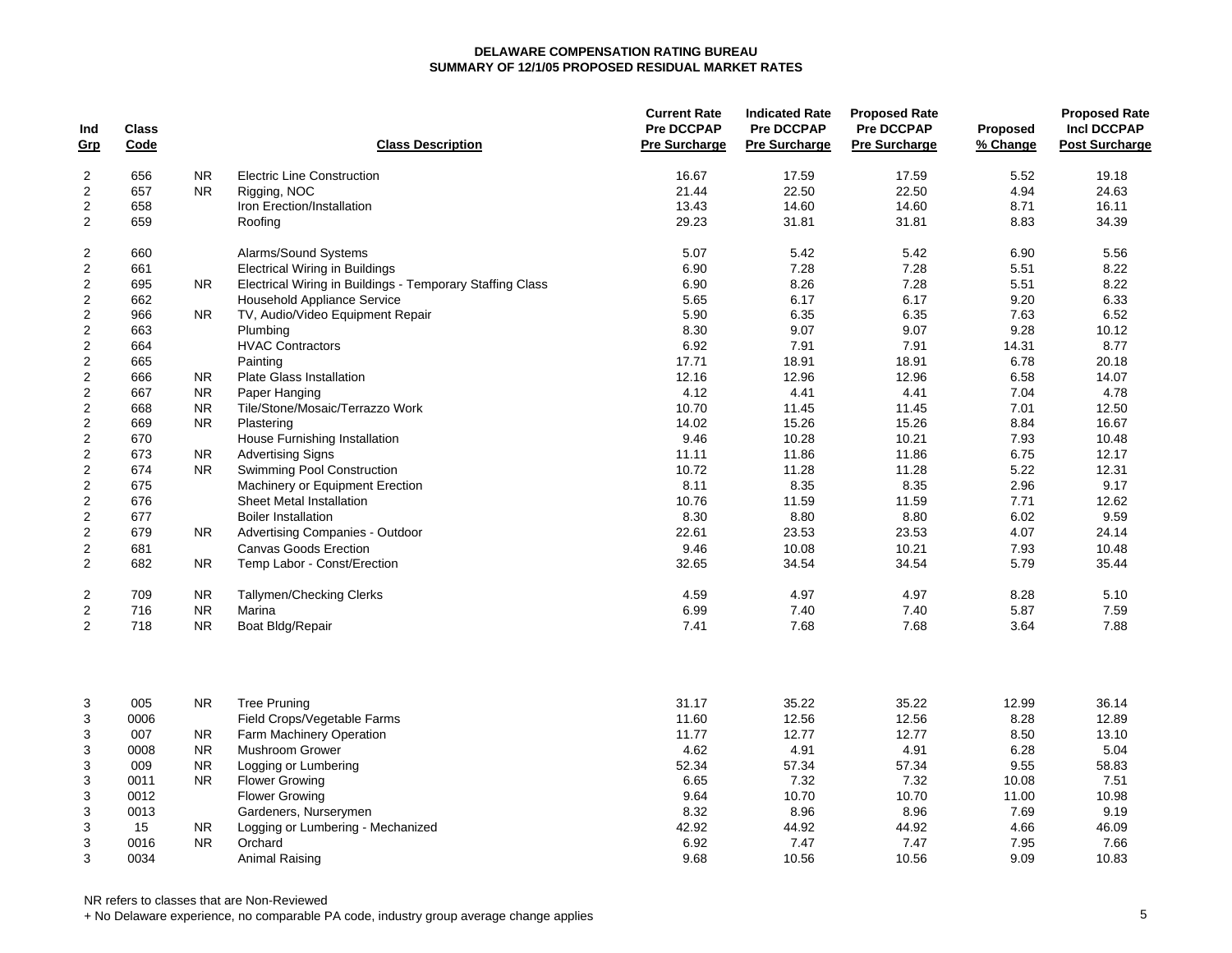| Ind<br><u>Grp</u> | <b>Class</b><br>Code |           | <b>Class Description</b>                               | <b>Current Rate</b><br><b>Pre DCCPAP</b><br><b>Pre Surcharge</b> | <b>Indicated Rate</b><br><b>Pre DCCPAP</b><br><b>Pre Surcharge</b> | <b>Proposed Rate</b><br><b>Pre DCCPAP</b><br><b>Pre Surcharge</b> | <b>Proposed</b><br>% Change | <b>Proposed Rate</b><br><b>Incl DCCPAP</b><br><b>Post Surcharge</b> |
|-------------------|----------------------|-----------|--------------------------------------------------------|------------------------------------------------------------------|--------------------------------------------------------------------|-------------------------------------------------------------------|-----------------------------|---------------------------------------------------------------------|
| 3                 | 0036                 | <b>NR</b> | Dairy Farm                                             | 9.44                                                             | 10.41                                                              | 10.41                                                             | 10.28                       | 10.68                                                               |
| 3                 | 0083                 | <b>NR</b> | Livestock Farm                                         | 11.62                                                            | 12.57                                                              | 12.57                                                             | 8.18                        | 12.90                                                               |
| 3                 | 801                  |           | Stable                                                 | 12.68                                                            | 14.23                                                              | 14.23                                                             | 12.22                       | 14.60                                                               |
| 3                 | 803                  | <b>NR</b> | <b>Taxicab Companies</b>                               | 31.60                                                            | 35.72                                                              | 35.72                                                             | 13.04                       | 36.65                                                               |
| 3                 | 804                  |           | <b>School Bus Operation</b>                            | 5.53                                                             | 6.13                                                               | 6.13                                                              | 10.85                       | 6.29                                                                |
| 3                 | 805                  | <b>NR</b> | Milk Hauling - By Contractor                           | 9.15                                                             | 10.22                                                              | 10.22                                                             | 11.69                       | 10.49                                                               |
| 3                 | 806                  |           | <b>Furniture Moving/Storage</b>                        | 16.27                                                            | 17.58                                                              | 17.58                                                             | 8.05                        | 18.04                                                               |
| 3                 | 807                  | <b>NR</b> | Ambulance Service - Nonvolunteer                       | 12.30                                                            | 12.91                                                              | 12.91                                                             | 4.96                        | 13.25                                                               |
| 3                 | 808                  |           | Parcel Delivery                                        | 16.15                                                            | 17.96                                                              | 17.96                                                             | 11.21                       | 18.43                                                               |
| 3                 | 809                  |           | <b>Fuel Distribution</b>                               | 8.54                                                             | 9.51                                                               | 9.51                                                              | 11.36                       | 9.76                                                                |
| $\mathsf 3$       | 811                  |           | Trucking, NOC                                          | 14.56                                                            | 16.08                                                              | 16.07                                                             | 10.37                       | 16.49                                                               |
| $\mathsf 3$       | 812                  | NR.       | Mail Hauling/Delivery Service                          | 12.37                                                            | 13.61                                                              | 13.61                                                             | 10.02                       | 13.96                                                               |
| 3                 | 813                  |           | Warehousing, Other than Furniture                      | 9.50                                                             | 10.18                                                              | 10.18                                                             | 7.16                        | 10.44                                                               |
| 3                 | 867                  | NR.       | Warehousing, Other than Furniture - Temporary Staffing | 9.50                                                             | 11.94                                                              | 10.18                                                             | 7.16                        | 10.44                                                               |
| 3                 | 814                  |           | Mobile, Self-Propelled Equipment Dealers               | 8.53                                                             | 9.23                                                               | 9.23                                                              | 8.21                        | 9.47                                                                |
| 3                 | 815                  |           | <b>Auto Service Centers</b>                            | 6.85                                                             | 7.90                                                               | 7.90                                                              | 15.33                       | 8.11                                                                |
| 3                 | 816                  |           | <b>Auto Filling Stations</b>                           | 4.29                                                             | 4.68                                                               | 4.68                                                              | 9.09                        | 4.80                                                                |
| 3                 | 817                  |           | <b>Bus Operation</b>                                   | 15.11                                                            | 16.12                                                              | 16.12                                                             | 6.68                        | 16.54                                                               |
| 3                 | 818                  |           | <b>Auto Dealers</b>                                    | 5.23                                                             | 5.79                                                               | 5.79                                                              | 10.71                       | 5.94                                                                |
| 3                 | 819                  |           | Auto Salesmen                                          | 1.64                                                             | 1.69                                                               | 1.69                                                              | 3.05                        | 1.73                                                                |
| 3                 | 821                  |           | Beverage Distributor                                   | 11.15                                                            | 12.34                                                              | 12.34                                                             | 10.67                       | 12.66                                                               |
| 3                 | 825                  | NR.       | Auto Storage Garage                                    | 7.12                                                             | 8.03                                                               | 8.03                                                              | 12.78                       | 8.24                                                                |
| 3                 | 855                  |           | Lumber/Building Material Dealer                        | 10.98                                                            | 11.88                                                              | 11.88                                                             | 8.20                        | 12.19                                                               |
| 3                 | 857                  |           | Iron/Steel Merchant                                    | 16.38                                                            | 17.61                                                              | 17.61                                                             | 7.51                        | 18.07                                                               |
| 3                 | 858                  | <b>NR</b> | Ferrous Scrap Metal Dealer                             | 15.23                                                            | 16.54                                                              | 16.54                                                             | 8.60                        | 16.97                                                               |
| 3                 | 859                  | <b>NR</b> | Nonferrous Scrap Metal Dealer                          | 17.41                                                            | 19.00                                                              | 19.00                                                             | 9.13                        | 19.49                                                               |
| $\mathsf 3$       | 860                  | <b>NR</b> | <b>Scrap Metal Dealer</b>                              | 17.12                                                            | 18.86                                                              | 18.86                                                             | 10.16                       | 19.35                                                               |
| $\mathsf 3$       | 861                  | <b>NR</b> | <b>Auto Dismantlers</b>                                | 11.40                                                            | 12.99                                                              | 12.99                                                             | 13.95                       | 13.33                                                               |
| $\mathsf 3$       | 862                  | <b>NR</b> | <b>Recycling Center</b>                                | 15.34                                                            | 17.09                                                              | 17.09                                                             | 11.41                       | 17.53                                                               |
| 3                 | 865                  |           | Poultry/Fish Dealer/Processor                          | 4.93                                                             | 5.04                                                               | 5.04                                                              | 2.23                        | 5.17                                                                |
| 3                 | 4777                 |           | <b>Explosives Distributor</b>                          | 14.56                                                            | 15.89                                                              | 16.07                                                             | 10.37                       | 16.49                                                               |
| 3                 | 907                  | NR.       | Fruit/Vegetable Dealer, Wholesale                      | 11.15                                                            | 12.23                                                              | 12.23                                                             | 9.69                        | 12.55                                                               |
| $\mathsf 3$       | 910                  | <b>NR</b> | Meat Dealer, Wholesale                                 | 16.24                                                            | 19.49                                                              | 19.49                                                             | 20.01                       | 20.00                                                               |
| 3                 | 911                  |           | Grocery, Wholesale                                     | 9.47                                                             | 10.34                                                              | 10.34                                                             | 9.19                        | 10.61                                                               |
| 3                 | 914                  |           | <b>Department Stores</b>                               | 4.78                                                             | 5.41                                                               | 5.41                                                              | 13.18                       | 5.55                                                                |
| 3                 | 877                  | NR.       | Department Stores - Temporary Staffing Class           | 4.78                                                             | 5.33                                                               | 5.41                                                              | 13.18                       | 5.55                                                                |
| 3                 | 915                  | <b>NR</b> | Meat/Fish/Poultry Store - Retail                       | 6.95                                                             | 7.97                                                               | 7.97                                                              | 14.68                       | 8.18                                                                |
| 3                 | 916                  |           | Dry Goods Stores or Clothing                           | 3.24                                                             | 3.47                                                               | 3.47                                                              | 7.10                        | 3.56                                                                |
| 3                 | 917                  |           | Grocery Store - Retail                                 | 6.70                                                             | 7.40                                                               | 7.40                                                              | 10.45                       | 7.59                                                                |
| 3                 | 918                  |           | Bakery Shop - Retail                                   | 5.18                                                             | 5.81                                                               | 5.81                                                              | 12.16                       | 5.96                                                                |
| 3                 | 919                  |           | <b>Florist Store</b>                                   | 4.98                                                             | 5.44                                                               | 5.44                                                              | 9.24                        | 5.58                                                                |
| 3                 | 920                  |           | Jewelry Store                                          | 0.93                                                             | 1.03                                                               | 1.03                                                              | 10.75                       | 1.06                                                                |
| 3                 | 921                  | <b>NR</b> | Furniture Store - Wholesale                            | 7.07                                                             | 8.85                                                               | 8.15                                                              | 15.28                       | 8.36                                                                |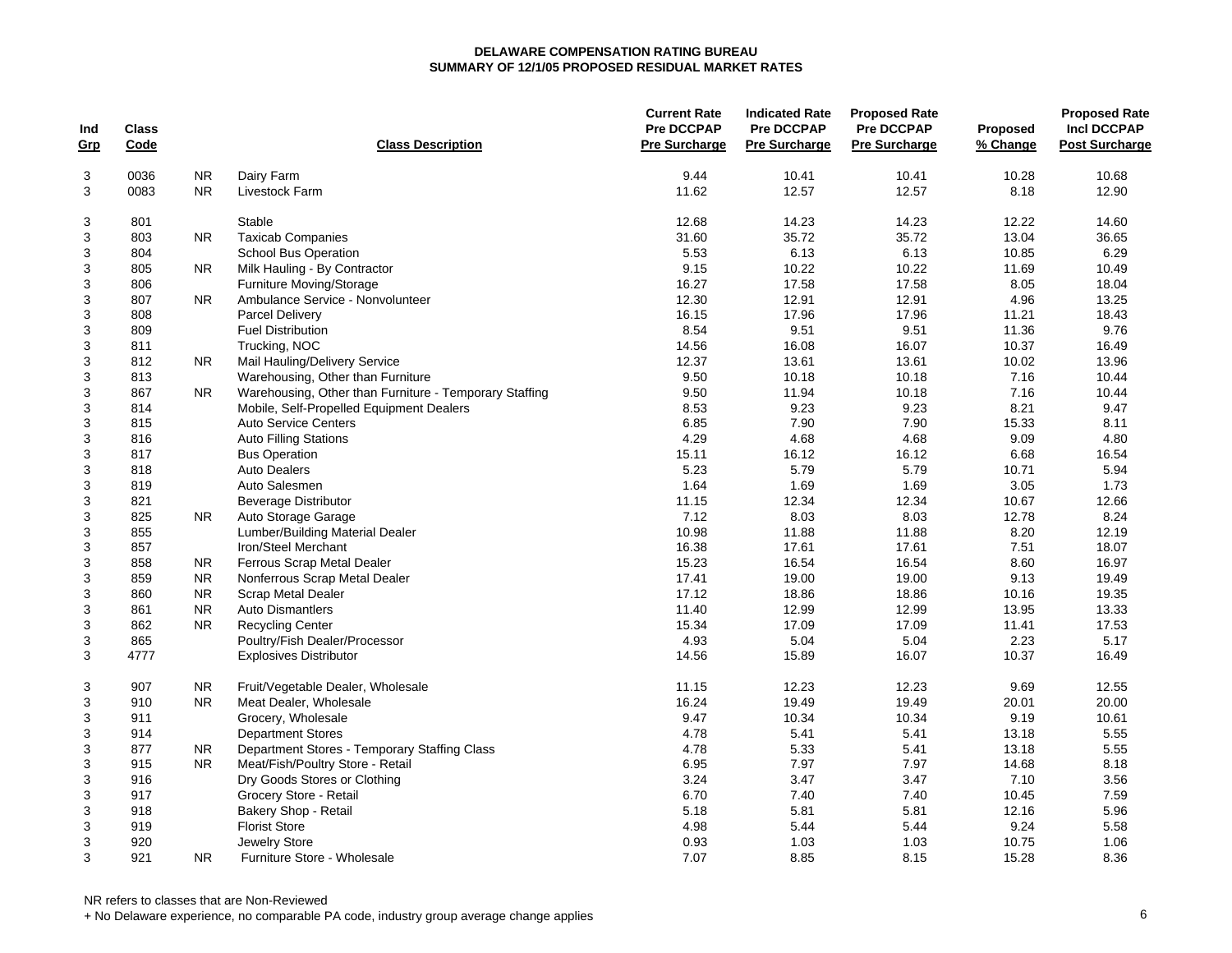| Ind<br><u>Grp</u> | <b>Class</b><br>Code |           | <b>Class Description</b>                              | <b>Current Rate</b><br><b>Pre DCCPAP</b><br><b>Pre Surcharge</b> | <b>Indicated Rate</b><br><b>Pre DCCPAP</b><br><b>Pre Surcharge</b> | <b>Proposed Rate</b><br><b>Pre DCCPAP</b><br><b>Pre Surcharge</b> | <b>Proposed</b><br>% Change | <b>Proposed Rate</b><br><b>Incl DCCPAP</b><br><b>Post Surcharge</b> |
|-------------------|----------------------|-----------|-------------------------------------------------------|------------------------------------------------------------------|--------------------------------------------------------------------|-------------------------------------------------------------------|-----------------------------|---------------------------------------------------------------------|
|                   |                      |           |                                                       |                                                                  |                                                                    |                                                                   |                             |                                                                     |
| 3                 | 922                  |           | Furniture Store - Retail                              | 5.88                                                             | 6.65                                                               | 6.65                                                              | 13.10                       | 6.82                                                                |
| 3                 | 923                  | NR.       | <b>Contract Packaging</b>                             | 6.34                                                             | 7.04                                                               | 7.04                                                              | 11.04                       | 7.22                                                                |
| 3                 | 879                  | <b>NR</b> | <b>Contract Packaging - Temporary Staffing Class</b>  | 6.34                                                             | 7.53                                                               | 7.04                                                              | 11.04                       | 7.22                                                                |
| 3                 | 924                  |           | Wholesale Store, NOC                                  | 6.24                                                             | 6.80                                                               | 6.80                                                              | 8.97                        | 6.98                                                                |
| $\mathbf{3}$      | 925                  |           | Hardware Stores - Retail                              | 3.35                                                             | 3.74                                                               | 3.74                                                              | 11.64                       | 3.84                                                                |
| $\sqrt{3}$        | 926                  |           | Hardware Store - Wholesale                            | 5.35                                                             | 5.84                                                               | 5.84                                                              | 9.16                        | 5.99                                                                |
| $\mathbf{3}$      | 881                  | NR        | Hardware Store - Wholesale - Temporary Staffing Class | 5.35                                                             | 6.74                                                               | 5.84                                                              | 9.16                        | 5.99                                                                |
| 3                 | 927                  |           | Drugstore                                             | 2.26                                                             | 2.44                                                               | 2.44                                                              | 7.96                        | 2.50                                                                |
| $\mathbf{3}$      | 928                  |           | Retail Store, NOC                                     | 4.23                                                             | 4.57                                                               | 4.57                                                              | 8.04                        | 4.69                                                                |
| $\sqrt{3}$        | 883                  | <b>NR</b> | Retail Store, NOC - Temporary Staffing Class          | 4.23                                                             | 4.78                                                               | 4.57                                                              | 8.04                        | 4.69                                                                |
| $\sqrt{3}$        | 929                  |           | Temp Labor - Mercantile                               | 9.32                                                             | 9.95                                                               | 9.95                                                              | 6.76                        | 10.21                                                               |
| $\sqrt{3}$        | 932                  |           | Copying or Duplicating Service                        | 2.07                                                             | 2.25                                                               | 2.25                                                              | 8.70                        | 2.31                                                                |
| $\mathbf{3}$      | 933                  |           | Vending Machine Installation/Service/Repair           | 6.88                                                             | 7.48                                                               | 7.48                                                              | 8.72                        | 7.67                                                                |
| $\mathbf{3}$      | 934                  |           | Auto Parts/Accessory Store                            | 4.76                                                             | 5.25                                                               | 5.25                                                              | 10.29                       | 5.39                                                                |
| $\mathbf{3}$      | 935                  |           | Lumber/Building Material Dealer-Store Employees       | 2.88                                                             | 3.55                                                               | 3.55                                                              | 23.26                       | 3.64                                                                |
| $\mathbf{3}$      | 936                  |           | <b>Broadcasting Station</b>                           | 1.31                                                             | 1.39                                                               | 1.39                                                              | 6.11                        | 1.43                                                                |
| 3                 | 937                  | NR.       | Temp Labor - Heavy Labor                              | 29.26                                                            | 30.50                                                              | 30.50                                                             | 4.24                        | 31.29                                                               |
| 3                 | 939                  | <b>NR</b> | Carnival                                              | 10.02                                                            | 11.05                                                              | 11.05                                                             | 10.28                       | 11.34                                                               |
| 3                 | 884                  |           | Health And Exercise Clubs,                            | 1.87                                                             | 1.99                                                               | 1.99                                                              | 6.42                        | 2.04                                                                |
| 3                 | 885                  |           | <b>Plumbing Supplies Dealer</b>                       | 5.97                                                             | 6.52                                                               | 6.52                                                              | 9.21                        | 6.69                                                                |
| $\sqrt{3}$        | 886                  | NR.       | <b>Electrical Supplies Dealer</b>                     | 5.26                                                             | 5.59                                                               | 5.59                                                              | 6.27                        | 5.74                                                                |
| 3                 | 887                  |           | <b>Electrical Supplies Dealer</b>                     | 2.65                                                             | 2.76                                                               | 2.76                                                              | 4.15                        | 2.83                                                                |
| 3                 | 890                  |           | <b>Electrical Supplies Dealer</b>                     | 0.81                                                             | 0.91                                                               | 0.91                                                              | 12.35                       | 0.93                                                                |
| 3                 | 891                  |           | Pre School Child Care                                 | 1.79                                                             | 2.13                                                               | 2.13                                                              | 18.99                       | 2.19                                                                |
| $\sqrt{3}$        | 896                  |           | Club N.O.C                                            | 4.95                                                             | 5.40                                                               | 5.40                                                              | 9.09                        | 5.54                                                                |
| $\sqrt{3}$        | 897                  |           | <b>Fast Food Restaurant</b>                           | 5.18                                                             | 5.65                                                               | 5.65                                                              | 9.07                        | 5.80                                                                |
| $\sqrt{3}$        | 898                  |           | Caterer                                               | 5.76                                                             | 6.54                                                               | 6.54                                                              | 13.54                       | 6.71                                                                |
| $\sqrt{3}$        | 899                  | <b>NR</b> | Bar and Tavern                                        | 3.95                                                             | 4.09                                                               | 4.09                                                              | 3.54                        | 4.20                                                                |
| $\sqrt{3}$        | 903                  |           | Bar and Tavern                                        | 0.96                                                             | 1.04                                                               | 1.04                                                              | 8.33                        | 1.07                                                                |
| $\mathbf{3}$      | 904                  | NR.       | <b>Investigative Agency</b>                           | 6.28                                                             | 5.85                                                               | 5.85                                                              | $-6.85$                     | 6.00                                                                |
| $\mathbf{3}$      | 940                  | <b>NR</b> | Residential - Developmentally Disabled                | 10.19                                                            | 11.23                                                              | 11.23                                                             | 10.21                       | 11.52                                                               |
| 3                 | 941                  |           | Social Rehabilitation Facility                        | 5.03                                                             | 5.49                                                               | 5.49                                                              | 9.15                        | 5.63                                                                |
| 3                 | 942                  |           | Home Health Care - Professional                       | 5.33                                                             | 5.91                                                               | 5.91                                                              | 10.88                       | 6.06                                                                |
| $\mathbf{3}$      | 943                  |           | Home Health Care - Nonprofessional                    | 12.36                                                            | 13.49                                                              | 13.49                                                             | 9.14                        | 13.84                                                               |
| $\sqrt{3}$        | 944                  |           | <b>Country Club</b>                                   | 5.63                                                             | 6.04                                                               | 6.04                                                              | 7.28                        | 6.20                                                                |
| $\mathbf{3}$      | 945                  |           | <b>Hotel Restaurant</b>                               | 5.89                                                             | 6.53                                                               | 6.53                                                              | 10.87                       | 6.70                                                                |
| $\mathbf{3}$      | 946                  |           | Temp Labor - Medical Staffing                         | 7.37                                                             | 8.20                                                               | 8.20                                                              | 11.26                       | 8.41                                                                |
| $\sqrt{3}$        | 947                  |           | Temp Labor - Light Service                            | 11.64                                                            | 12.55                                                              | 12.55                                                             | 7.82                        | 12.88                                                               |
| $\sqrt{3}$        | 948                  |           | Mailing/Addressing Co                                 | 2.67                                                             | 3.15                                                               | 3.15                                                              | 17.98                       | 3.23                                                                |
| $\sqrt{3}$        | 949                  | NR.       | Temp Labor - Marketing                                | 1.89                                                             | 1.97                                                               | 1.97                                                              | 4.23                        | 2.02                                                                |
| 3                 | 951                  |           | Salesmen - Outside                                    | 1.43                                                             | 1.41                                                               | 1.41                                                              | $-1.40$                     | 1.45                                                                |
| $\sqrt{3}$        | 952                  |           | Office Machine Installation/Service/Repair            | 1.62                                                             | 1.70                                                               | 1.70                                                              | 4.94                        | 1.74                                                                |
| 3                 | 953                  |           | <b>Clerical Office</b>                                | 0.73                                                             | 0.82                                                               | 0.82                                                              | 12.33                       | 0.84                                                                |
| 3                 | 889                  |           | Clerical Office - Temporary Staffing Class            | 0.73                                                             | 0.80                                                               | 0.82                                                              | 12.33                       | 0.84                                                                |

NR refers to classes that are Non-Reviewed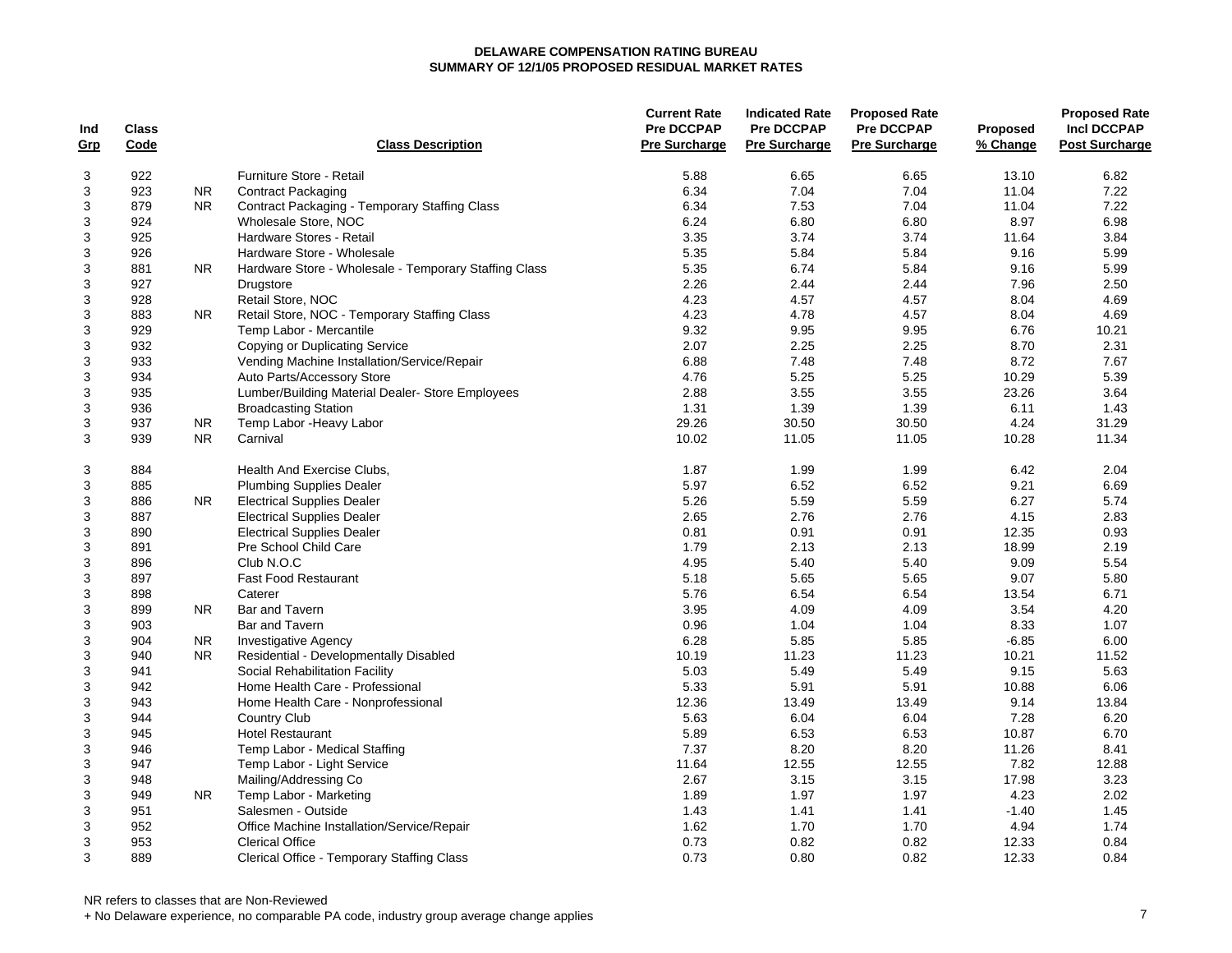| Ind<br>Grp | <b>Class</b><br>Code |                | <b>Class Description</b>                    | <b>Current Rate</b><br><b>Pre DCCPAP</b><br><b>Pre Surcharge</b> | <b>Indicated Rate</b><br><b>Pre DCCPAP</b><br><b>Pre Surcharge</b> | <b>Proposed Rate</b><br><b>Pre DCCPAP</b><br><b>Pre Surcharge</b> | <b>Proposed</b><br>% Change | <b>Proposed Rate</b><br><b>Incl DCCPAP</b><br><b>Post Surcharge</b> |
|------------|----------------------|----------------|---------------------------------------------|------------------------------------------------------------------|--------------------------------------------------------------------|-------------------------------------------------------------------|-----------------------------|---------------------------------------------------------------------|
|            |                      |                |                                             |                                                                  |                                                                    |                                                                   |                             |                                                                     |
| 3          | 954                  |                | Security/Investigative Agency               | 6.36                                                             | 7.02                                                               | 7.02                                                              | 10.38                       | 7.20                                                                |
| 3          | 955                  |                | Engineer, Consulting                        | 1.53                                                             | 1.65                                                               | 1.65                                                              | 7.84                        | 1.69                                                                |
| 3          | 956                  |                | Attorney                                    | 0.38                                                             | 0.46                                                               | 0.46                                                              | 21.05                       | 0.47                                                                |
| 3          | 957                  |                | Doctors/Dentists                            | 0.70                                                             | 0.93                                                               | 0.93                                                              | 32.86                       | 0.95                                                                |
| 3          | 958                  |                | <b>Rehabilitation Hospital</b>              | 2.43                                                             | 2.60                                                               | 2.60                                                              | 7.00                        | 2.67                                                                |
| 3          | 959                  |                | Veterinarians                               | 3.22                                                             | 3.56                                                               | 3.56                                                              | 10.56                       | 3.65                                                                |
| 3          | 960                  |                | Nursing Homes - Skilled                     | 8.41                                                             | 9.07                                                               | 9.07                                                              | 7.85                        | 9.31                                                                |
| 3          | 961                  |                | Hospital                                    | 2.47                                                             | 2.36                                                               | 2.36                                                              | $-4.45$                     | 2.42                                                                |
| 3          | 962                  |                | Accountant/Auditor                          | 0.26                                                             | 0.29                                                               | 0.29                                                              | 11.54                       | 0.30                                                                |
| 3          | 963                  |                | Churches                                    | 1.39                                                             | 1.41                                                               | 1.41                                                              | 1.44                        | 1.45                                                                |
| 3          | 964                  |                | Sheltered Workshops                         | 4.16                                                             | 4.63                                                               | 4.63                                                              | 11.30                       | 4.75                                                                |
| 3          | 965                  |                | Colleges/Schools                            | 0.85                                                             | 0.98                                                               | 0.98                                                              | 15.29                       | 1.01                                                                |
| 3          | 895                  | <b>NR</b>      | Colleges/Schools - Temporary Staffing Class | 0.85                                                             | 1.11                                                               | 0.98                                                              | 15.29                       | 1.01                                                                |
| 3          | 880                  |                | Theatres                                    | 8.00                                                             | 8.91                                                               | 8.91                                                              | 11.38                       | 9.14                                                                |
| 3          | 882                  | NR.            | <b>Theatres</b>                             | 10.81                                                            | 12.93                                                              | 12.93                                                             | 19.61                       | 13.27                                                               |
| 3          | 967                  |                | <b>Theatres</b>                             | 1.63                                                             | 1.78                                                               | 1.78                                                              | 9.20                        | 1.83                                                                |
| 3          | 968                  |                | <b>Indoor Amusements</b>                    | 4.43                                                             | 4.78                                                               | 4.78                                                              | 7.90                        | 4.90                                                                |
| 3          | 981                  |                | Slot Machine Gambling                       | 5.40                                                             | 6.03                                                               | 6.03                                                              | 11.67                       | 6.19                                                                |
| 3          | 971                  |                | <b>Buildings</b>                            | 7.67                                                             | 8.41                                                               | 8.41                                                              | 9.65                        | 8.63                                                                |
| 3          | 973                  |                | Hotel, All Other Employees                  | 5.40                                                             | 5.59                                                               | 5.59                                                              | 3.52                        | 5.74                                                                |
| 3          | 974                  |                | Retirement/Life Care Community              | 6.36                                                             | 6.91                                                               | 6.91                                                              | 8.65                        | 7.09                                                                |
| 3          | 975                  |                | Restaurant                                  | 5.33                                                             | 5.82                                                               | 5.82                                                              | 9.19                        | 5.97                                                                |
| 3          | 976                  |                | YMCA/YWCA                                   | 3.25                                                             | 3.50                                                               | 3.50                                                              | 7.69                        | 3.59                                                                |
| 3          | 977                  |                | <b>Barber Shops</b>                         | 0.95                                                             | 1.01                                                               | 1.01                                                              | 6.32                        | 1.04                                                                |
| 3          | 978                  | <b>NR</b>      | Camps, Summer/Winter, NOC                   | 5.97                                                             | 6.52                                                               | 6.52                                                              | 9.21                        | 6.69                                                                |
| 3          | 979                  |                | Residential Elderly - Nonmedical            | 8.73                                                             | 9.43                                                               | 9.43                                                              | 8.02                        | 9.68                                                                |
| 3          | 969                  |                | <b>Outdoor Amusements</b>                   | 8.76                                                             | 9.74                                                               | 9.74                                                              | 11.19                       | 9.99                                                                |
| 3          | 970                  | NR.            | <b>Athletic Teams</b>                       | 13.38                                                            | 15.75                                                              | 15.75                                                             | 17.71                       | 16.16                                                               |
| 3          | 980                  |                | Cities/Towns                                | 7.60                                                             | 8.10                                                               | 8.10                                                              | 6.58                        | 8.31                                                                |
| 3          | 983                  | NR.            | <b>Housing Authority</b>                    | 12.50                                                            | 13.33                                                              | 13.33                                                             | 6.64                        | 13.68                                                               |
| 3          | 984                  |                | Insurance Company                           | 0.78                                                             | 0.85                                                               | 0.85                                                              | 8.97                        | 0.87                                                                |
| 3          | 985                  |                | Police/Firemen                              | 8.87                                                             | 9.68                                                               | 9.68                                                              | 9.13                        | 9.93                                                                |
| 3          | 986                  | N <sub>R</sub> | Shelter or Halfway House                    | 2.79                                                             | 2.89                                                               | 2.89                                                              | 3.58                        | 2.97                                                                |
| 3          | 988                  |                | <b>Bank</b>                                 | 0.35                                                             | 0.38                                                               | 0.38                                                              | 8.57                        | 0.39                                                                |
| 3          | 991                  | <b>NR</b>      | Athletic Team: Non-Contract Sports          | 13.38                                                            | 14.59                                                              | 15.75                                                             | 17.71                       | 16.16                                                               |
| 3          | 992                  | <b>NR</b>      | Sanitary Company                            | 9.73                                                             | 10.51                                                              | 10.51                                                             | 8.02                        | 10.78                                                               |
| 3          | 995                  |                | <b>Sanitation Services</b>                  | 15.73                                                            | 17.47                                                              | 17.47                                                             | 11.06                       | 17.92                                                               |
| 3          | 997                  |                | Undertakers                                 | 1.49                                                             | 1.69                                                               | 1.69                                                              | 13.42                       | 1.73                                                                |
| 3          | 999                  | NR.            | Cemeteries                                  | 10.06                                                            | 10.89                                                              | 10.89                                                             | 8.25                        | 11.17                                                               |
| 3          | 7405                 |                | <b>Aircraft Operation Scheduled</b>         | 2.99                                                             | 3.23                                                               | 3.23                                                              | 8.03                        | 3.31                                                                |
| 3          | 7445                 | <b>NR</b>      | Non-Rateable Element - Class 7405           | 1.00                                                             | 1.08                                                               | 1.08                                                              | 8.00                        | 1.11                                                                |
| 3          | 7413                 |                | <b>Aircraft Operation Commuter</b>          | 2.94                                                             | 3.18                                                               | 3.18                                                              | 8.16                        | 3.26                                                                |
| 3          | 7453                 | <b>NR</b>      | Non-Rateable Element - Class 7413           | 0.62                                                             | 0.67                                                               | 0.67                                                              | 8.06                        | 0.69                                                                |